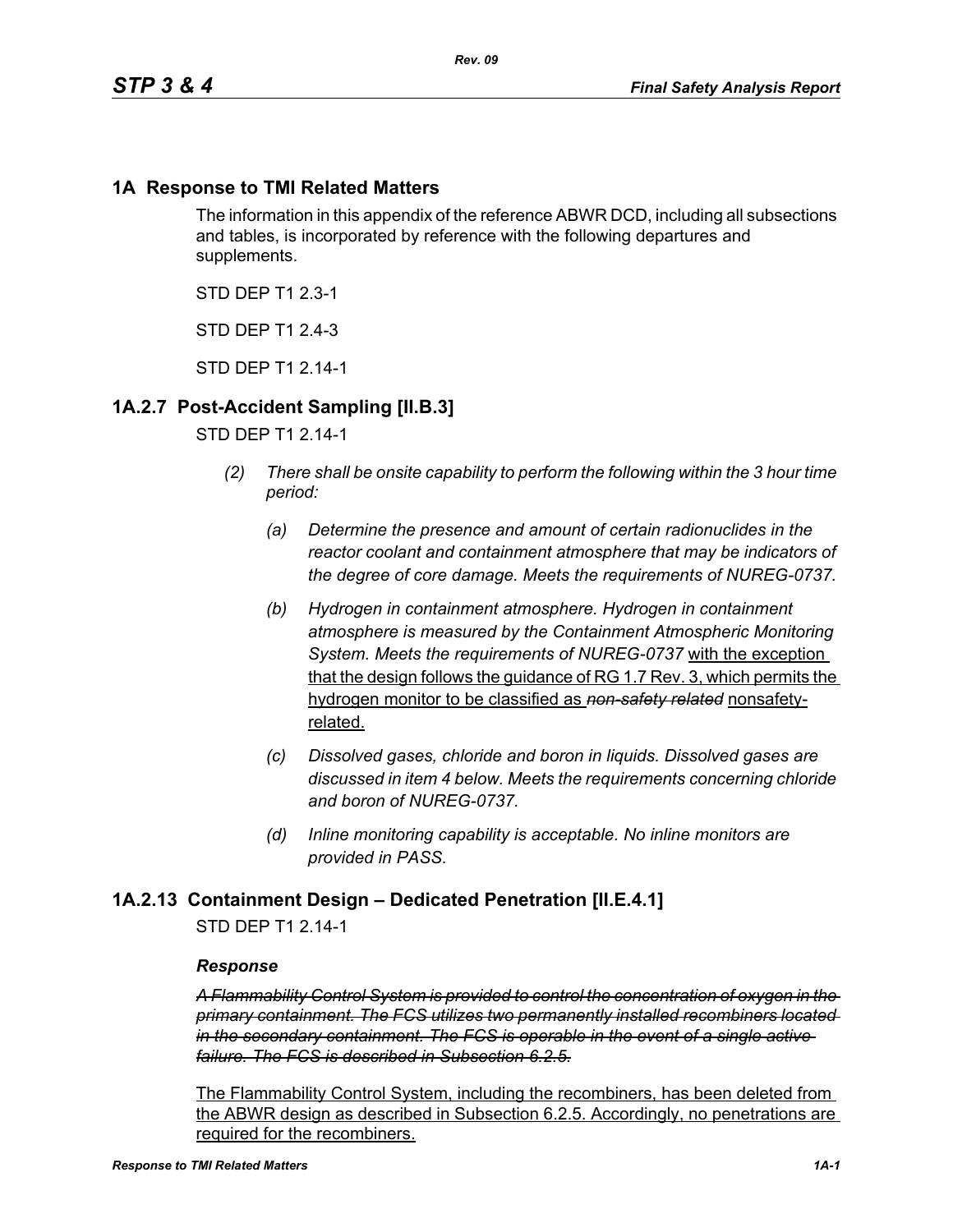# **1A.2.17 Instruments for Monitoring Accident Conditions [II.F-3]**

STD DEP T1 2.14-1

### *Response*

*The ABWR Standard Plant is designed in accordance with Regulatory Guide 1.97,* Rev. 3. *A detailed assessment of the Regulatory Guide, including the list of instruments, is found in Section 7.5*. The hydrogen and oxygen monitors are declassified to nonsafety-related, as permitted by Regulatory Guide 1.7, Rev. 3.

### <span id="page-1-0"></span>**1A.2.23 Modify Break-Detection Logic to Prevent Spurious Isolation of HPCI and RCIC Systems [II.K.3(15)]**

STD DEP T1 2.4-3

#### *Response*

*The ABWR design utilizes the motor-driven HPCF System rather than the turbinedriven HPCI System for high pressure inventory maintenance. Therefore, this position is only applicable to the turbine-driven RCIC System.*

The STP ABWR design for the RCIC System utilizes a flow control system that is an integral part of the pump and turbine. Pump discharge passes through a venturi. The pressure differential between the venturi inlet and throat work together with a balance piston and spring to control the steam flow to the turbine, which in turn adjusts the pump speed and flow.

This is an improvement relative to existing BWR plant designs in which flow control is performed external to the pump and turbine, where flow is measured in a flow element and evaluated in a flow controller to generate an electrical signal to an electro-hydraulic flow control valve to signal a servo to adjust the position of the control valve.

*See Subsection 1A.3.8 for COL license information requirements.*

## **1A.2.34 Primary Coolant Sources Outside Containment Structure [III.D.1.1(1)]**

STD DEP T1 2.14-1

### *Response*

*Leak reduction measures of the ABWR Standard Plant include a number of barriers to containment leakage in the closed systems outside the containment. These closed systems include:*

| (1) Residual Heat Removal                 | (8) Post-Accident Sampling                 |
|-------------------------------------------|--------------------------------------------|
| (2) High Pressure Core Flooder Monitoring | (9) Process Sampling                       |
| (3) Low Pressure Core Flooder             | (10) Containment Atmospheric Monitoring    |
| (4) Reactor Core Isolation Cooling        | (11) Fission Product Monitor (Part of LDS) |
| (5) Suppression Pool Cleanup              | (12) Hydrogen Recombiner                   |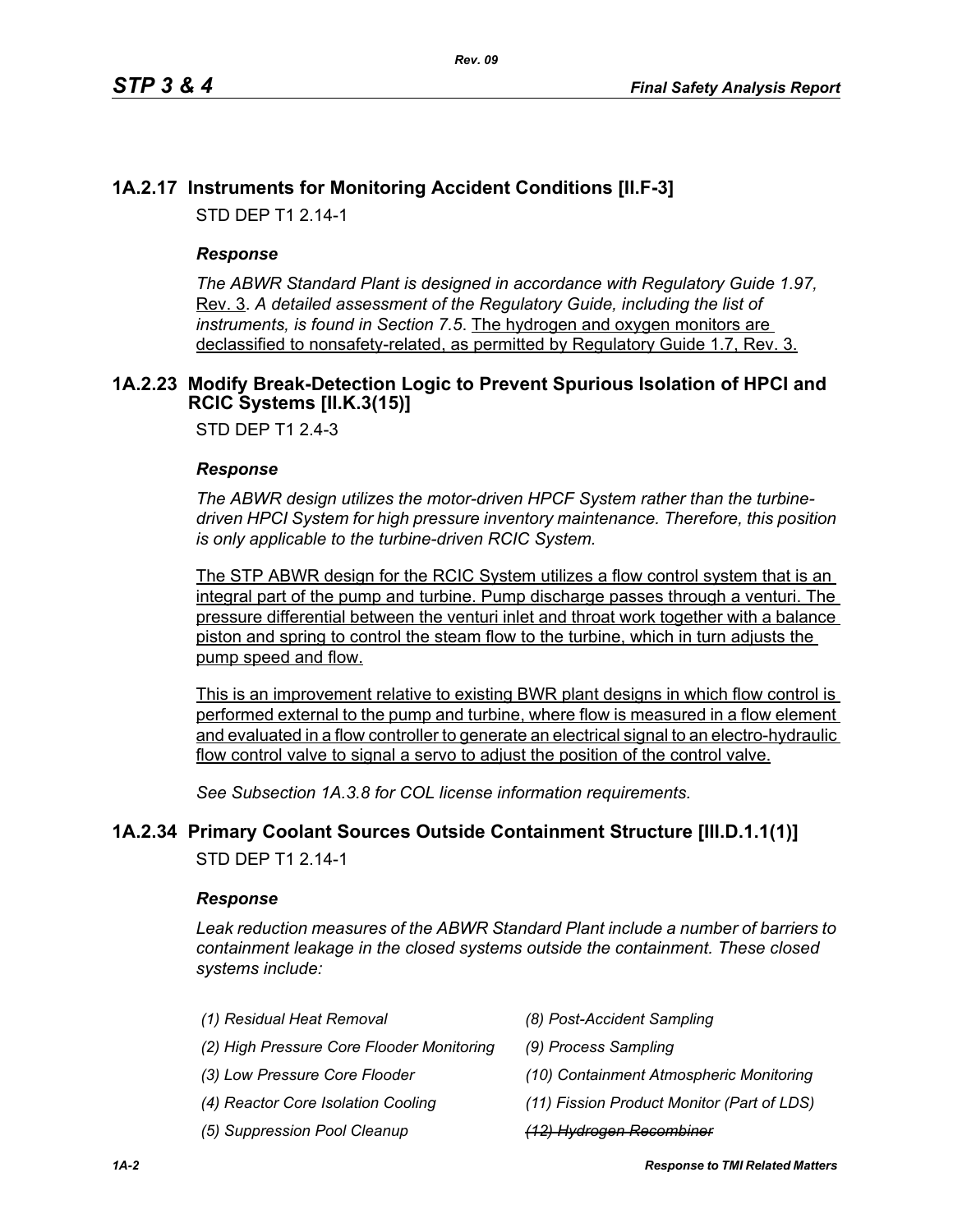*(6) Reactor Water Cleanup (12) Standby Gas Treatment*

*(7) Fuel Pool Cooling and Cleanup*

STD DEP T1 2.3-1

*Leakage within and outside the primary containment are continuously monitored by the Leak Detection and Isolation System (LDS) for breach in the integrity of the containment. Upon detection of a leakage parameter, the LDS will automatically initiate the necessary control functions to isolate the source of the break and alerts the operator for corrective action. The MSL tunnel area is monitored for high radiation levels and for high ambient temperatures that are indicative of steam leakage. The Turbine Building is also monitored for high area ambient temperatures for MSL leakage. The resulting action causes isolation of the MSIVs and subsequent shutdown of the reactor.*

# **1A.3 COL License Information**

# **1A.3.1 Emergency Procedures and Emergency Procedures Training Program**

The information in this subsection of the reference ABWR DCD is replaced in its entirety with the following site-specific supplemental information, which addresses COL License Information Item 1.5.

Emergency procedures based on the emergency procedures guidelines will be developed and implemented prior to fuel loading (Subsection 1A.2.1). The Emergency procedures will be developed consistent with the plant operating procedure development plan in Section 13.5. (COM 1A-1)

Emergency Procedures Training is included in the operations training program discussed in Section 13.2.

### **1A.3.2 Review and Modify Procedures for Removing Safety-Related Systems from Service**

The information in this subsection of the reference ABWR DCD is incorporated by reference with the following site-specific supplement, which addresses COL License Information Item 1.6.

Administrative procedures will be developed by the licensee prior to fuel load directing that approval be required for the performance of surveillance tests and maintenance for safety- related systems, including equipment removal from service and return to service to assure the operability status is known. These procedures will be developed consistent with the plant operating procedure development plan in Section 13.5. (COM 1A-2)

# **1A.3.3 In-Plant Radiation Monitoring**

The information in this subsection of the reference ABWR DCD is incorporated by reference with the following site-specific supplement, which addresses COL License Information Item 1.7.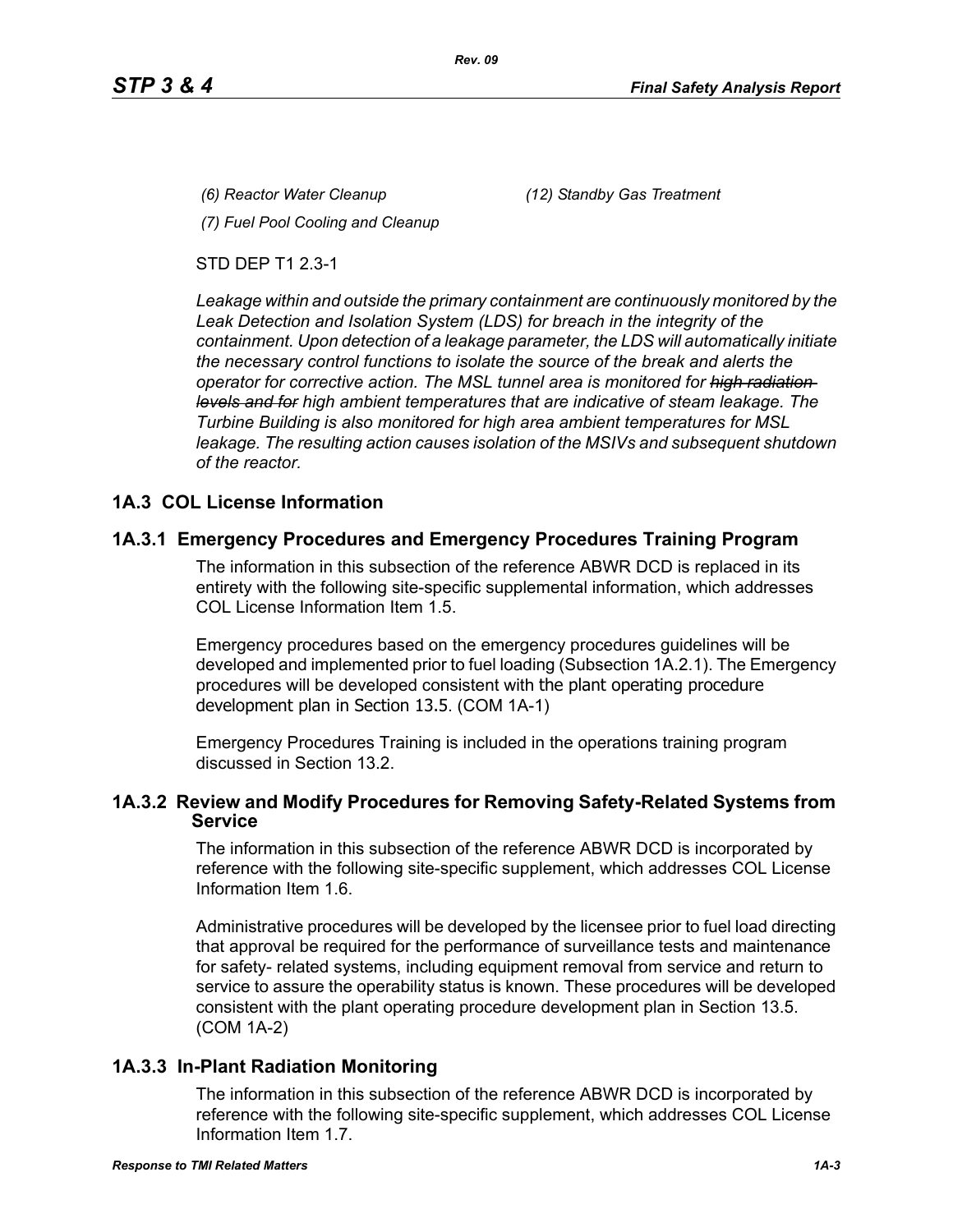Equipment, training, and procedures necessary to accurately determine the presence of airborne radioiodine in areas within the plant where plant personnel may be present during an accident will be developed prior to fuel loading, consistent with Section 13.5. The equipment will be specified and the training and procedures developed consistent with FSAR Section 12.3, Radiation Protection Design Features. (COM 1A-3)

### **1A.3.4 Reporting Failures of Reactor System Relief Valves**

The information in this subsection of the reference ABWR DCD is incorporated by reference with the following site-specific supplement, which addresses COL License Information Item 1.8.

Administrative procedures will be developed by the licensee prior to fuel load directing that failures of reactor system relief valves be reported in the licensee's annual report to the NRC. These procedures will be developed consistent with the plant operating procedure development plan in Section 13.5. (COM 1A-4)

### **1A.3.5 Report on ECCS Outages**

The information in this subsection of the reference ABWR DCD is incorporated by reference with the following site-specific supplement, which addresses COL License Information Item 1.9.

Administrative procedures will be developed by the licensee prior to fuel load directing that instances of ECCS unavailability because of component failure, maintenance outage (both forced or planned), or testing, shall be collected and be reported to the NRC annually. Such reports may consist of the performance indicator report for mitigating systems periodically provided to the NRC as part of the Reactor Oversight Process. These procedures will be developed consistent with the plant operating procedure development plan in Section 13.5. (COM 1A-5)

### **1A.3.6 Procedure for Reactor Venting**

The information in this subsection of the reference ABWR DCD is incorporated by reference with the following site-specific supplement, which addresses COL License Information Item 1.10.

Emergency Procedure Guidelines (EPGs) have been written for the ABWR which are applicable to STP 3 & 4. The ABWR EPGs are contained in Appendix 18A. These EPGs are developed based upon the U.S. BWR Owner's Group Emergency Procedure Guidelines, Revision 4, which have been approved by the NRC.

The ABWR EPGs contain RPV Control Guidelines, which contain operator guidance for use of the reactor vents that implement the resolution to TMI Action Plan Item II.B.1. The resolution of II.B.1 is located in subsection 1A.2.5. The RPV Control Guidelines contain a description of the system-based entry conditions and operator actions.